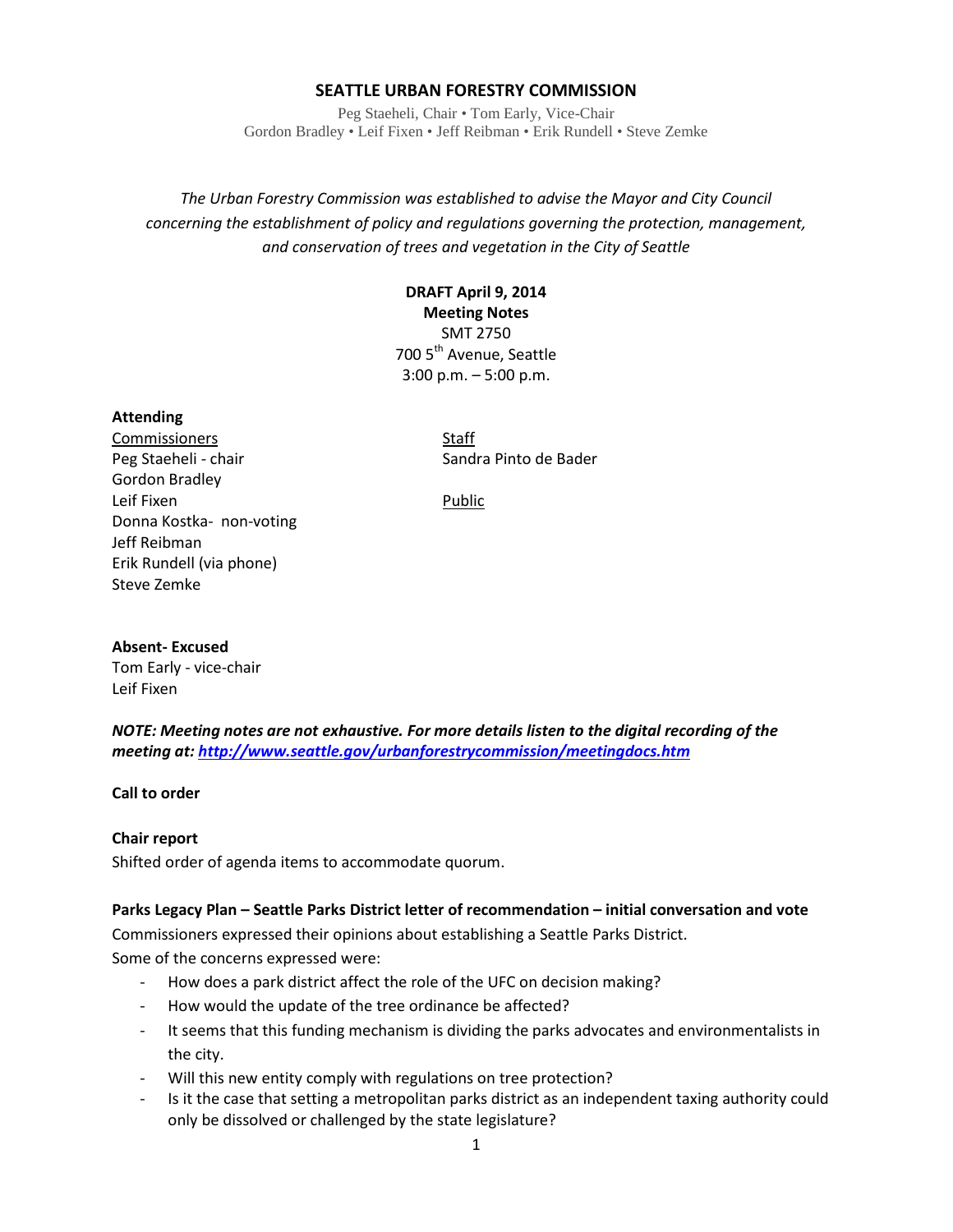Will the parks district be able to issue impact fees?

Positive aspects of this proposal included:

- Distribution of sites to spend the money was distributed across the city.
- It's about a providing a sustainable revenue stream to fund the parks system.
- You can't protect trees if you don't have money.
- The UFC and the Parks Board would continue in their advisory role.
- Would like to give the voters of Seattle the opportunity to vote on it.
- Tree regulations apply to all departments. This would not be an entity separate from city government.
- Main concern is to undertake actions that achieve the UFSP goals and UFC mission.
- Current maintenance backlog is huge in our natural areas. Having money to do that is probably the most important reason to support this.
- Would provide more predictability which would allow for better planning.

The Commission agreed that the recommendation would be to put the measure on the ballot, not to support the measure itself.

## **ACTION**: **A motion was made to adopt the letter as amended. The motion was seconded and carried.**

## **SCL surplus substation disposition letter of recommendation – initial conversation**

The Commission discussed the points made by the Law Department during the last meeting. The concern falls with State Supreme Court's decision on what SCL can do with their surplus substations.

The Commission might want to move forward with a recommendation that would encourage more analysis including a feasibility study about using bio-remediation to remove soil contaminants. Perhaps there could be a pilot project on one of these sites. Ask for a hold to be placed on the sale of these properties until a study can be done about the feasibility of establishing a mitigation tree bank and using bio-remediation.

# **Race and Social Justice – Pacific Science Center event debrief - community outreach and stakeholder engagement** – **initial conversation**

Commissioners brainstormed on ideas to engage a larger and more diverse audience. What other ideas are there to get a broader understanding in the community about urban forestry and how it relates to different populations. Ideas considered include:

- Review the UFC technical qualifications to increase diversity in UFC recruitment.
- Consider adding a horticulture member.
- Find ways to bring operations and management experience to the table.
- Consider expanding UFC membership.
- Include a Get Engaged member.
- Write an article for low-canopied neighborhoods newsletter.
- Focus outreach and listening to figure out barriers to increased canopy cover.